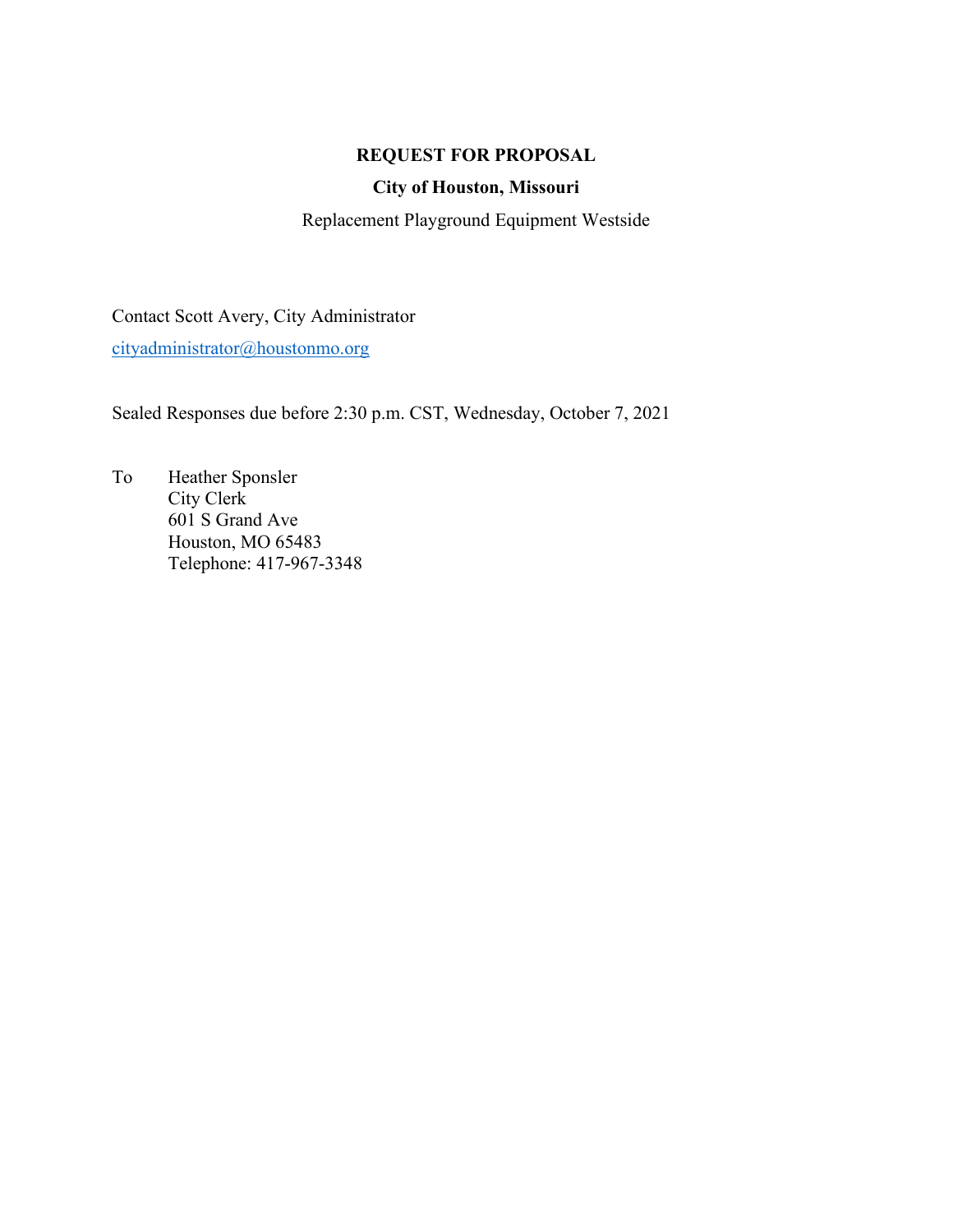#### **Proposal Guidelines**

• **Response:** Three (3) hard copies and one (1) flash drive, of the Contractor's response with the signed Acknowledgement accompanying each should be submitted to the City of Houston, Missouri City Clerk, Heather Sponsler, 601 S Grand Ave, Houston, MO 65483. Responses are to be marked "**Replacement Playground Equipment Westside Park**". Electronic or facsimile offers will not be considered in response to this RFP, nor will modifications by electronic or facsimile notice be accepted. The City reserves the right to request clarifications concerning information provided in the response. The City is not liable for any cost or expense incurred by the bidder in responding to this Request for Proposal. All responses shall remain valid and binding for a period of ninety (90) calendar days from the proposal submission date. An authorized representative of Bidder shall sign all responses.

• **Response Deadline:** Responses must be received by **2:30 p.m. CST, Wednesday, October 7, 2021.** Responses received after the deadline will not be opened and will be returned.

• **Selection Criteria:** The criteria considered in selecting the contractor will include, but not be limited to

- 1) qualifications and experience of personnel,
- 2) financial stability,
- 3) cost for services.

• **Award:** The intent of the City would be to make the selection on or before the October 18, 2021 Board meeting. The City reserves the right to reject any and all proposals and to make the award at its sole discretion and for the benefit of the City. The City is not bound to accept the proposal solely based on the lowest monetary offer.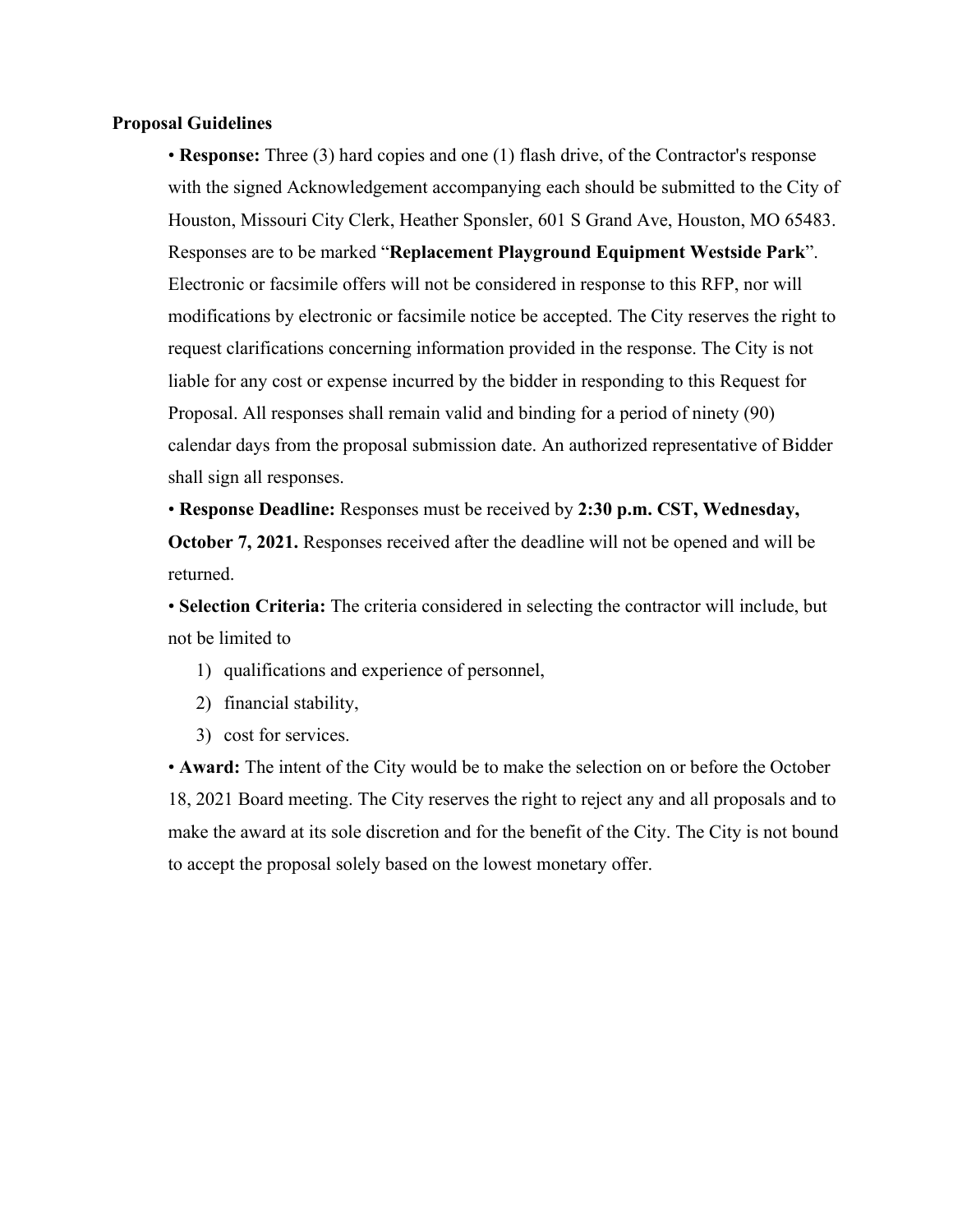#### INVITATION TO BID WESTIDE PARK PLAYGROUND REPLACEMENT

The City of Houston is soliciting bids from qualified contractors for the design, site preparation, delivery, and installation of playground equipment (5-12 year old) to Westside Park, 110 King Street, Houston, Missouri 65483. Sealed bids will be accepted until 2:30 p.m., Wednesday, September 29, 2021, at which time they will be opened publicly and read aloud in the Board Chamber of Houston City Hall. Bids should be submitted to: Heather Sponsler, City Clerk, 601 S Grand Ave, Houston, MO 65483, Telephone: 417-967-3348. Bids may be delivered in person, by carrier or by mail. It is the sole responsibility of the vendor to see that his/her bid is received in proper time. No late bids will be considered. Bids must be submitted in a sealed envelope clearly marked "Westside Park Playground Replacement". Include the date and time of the bid opening on the front of the envelope. The city reserves the right to accept or reject any proposals as deemed in the best interest of the City of Houston. A Payments and Performance Bond issued to the benefit of the City in the amount equal to One Hundred (100.0%) percent of the contract sum as specified in the bid form, herein shall be required by the successful bidder. A 10% Bid Bond shall be provided with the bid. Questions regarding this bid should be directed to Scott Avery, City Administrator or at cityadministrator@houstonmo.org or 417-967-3488.

#### CITY OF HOUSTON WESTSIDE PARK PLAYGROUND REPLACEMENT

I. INSTRUCTIONS TO BIDDERS Please Read All Instructions Carefully 1. Bids submitted in accordance with the specifications contained herein will be received by the City of Houston by 2:30 p.m., Wednesday, September 29, 2021. All sealed bids should be delivered to the City of Houston City Clerk at 601 S Grand Ave, Houston, Missouri, 65483.

2. Bid proposals will be opened publicly immediately following the deadline on Wednesday, September 29, 2021 at 2:30 p.m., in the Board Chamber of Houston City Hall, 601 S Grand Ave., Houston, Missouri, 65483. Include the name of the bidder and date and time of the bid deadline on the front of the envelope. Bid proposals are to be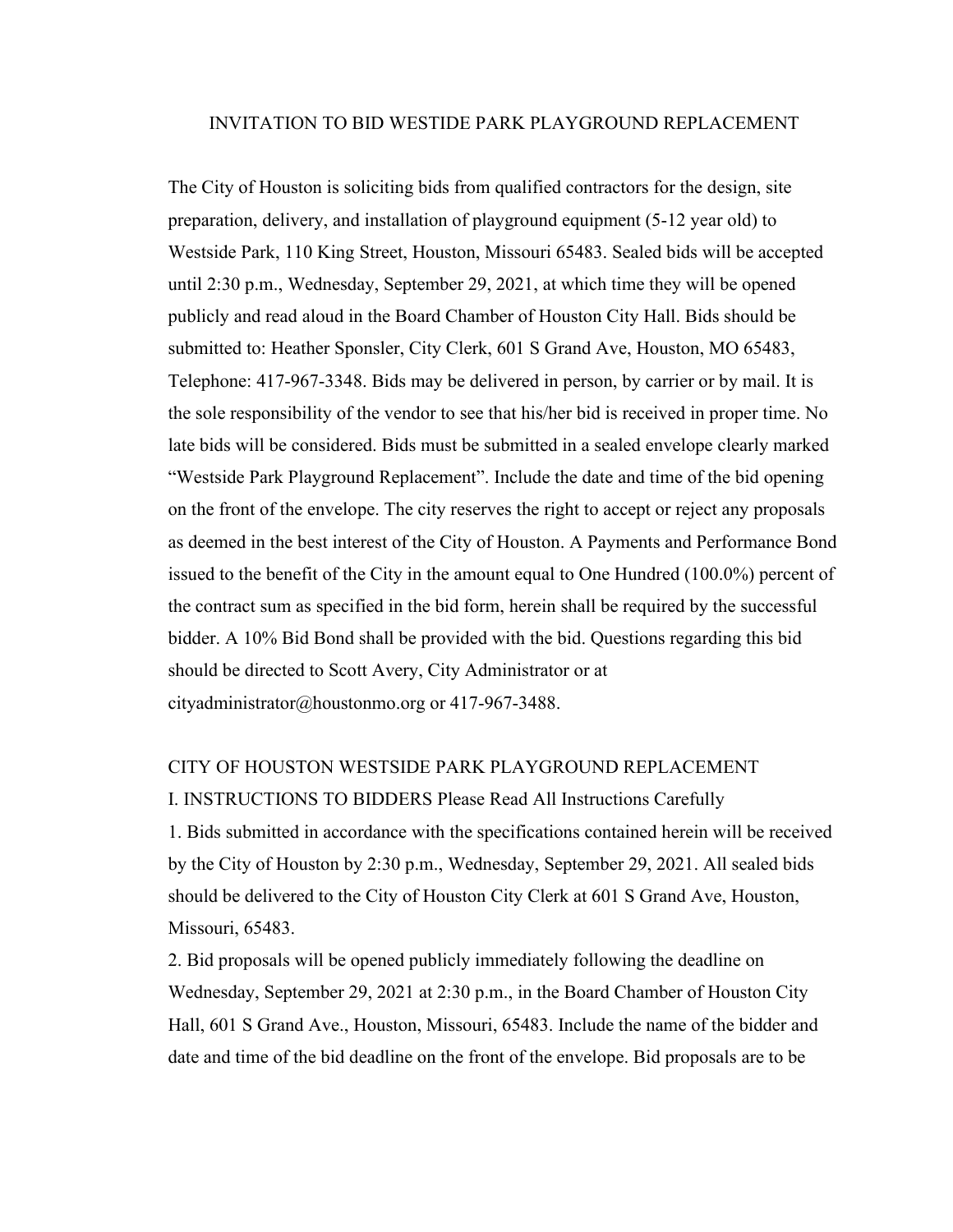contained in a sealed envelope, plainly marked, "Westside Park Playground Replacement".

3. The City reserves the right to reject any or all bids, to waive any technicalities and to select the bid deemed by the Mayor and Board of Aldermen to be in the best interest of the City.

4. Please complete bid proposal in duplicate. Bid proposal forms, Non-Collusion Affidavit, Affidavit of Compliance with Section 285.500 R.S.Mo., Et Seq. must be completed and signed. Failure to complete the bid forms is cause for rejection of bids. 5. Estimated amount of time for completion must be included in bid proposal. The City requires the work to be completed no later than March 30, 2022.

6. All specifications listed are intended to be preferred function and performance specifications. No specification should be construed as representing any particular brand of materials. Bidders should propose to furnish materials that come closest to meeting the details of the specifications. Where deviations are necessary, bidder must specify such deviation in the "Bid Response Form," stating why the supplies he/she proposes will render equivalent reliability or performance. Failure to detail all such deviations will provide a basis for rejection of the entire proposal. The City of Houston has a preference for materials made in the U.S.A.

7. The City of Houston is exempt from all sales tax. Exemption certificates will be furnished upon request. Any and all discounts for which the City of Houston qualifies should be applied and included in the bid.

8. Questions regarding this bid request should be directed to Scott Avery, City Administrator or at cityadministrator@houstonmo.org or 417-967-3488.

9. No fax, e-mail or verbal bids will be accepted. Contractors are responsible for the timely delivery of bid packages to the Houston City Clerk. A postage meter mark is not sufficient evidence of mailing any bid package.

#### II. TERMS AND CONDITIONS

1. The proposed materials must be new. Substitutions must be approved before ordering. 2. The City of Houston reserves the right to cancel all or part of orders if shipment is not made as promised.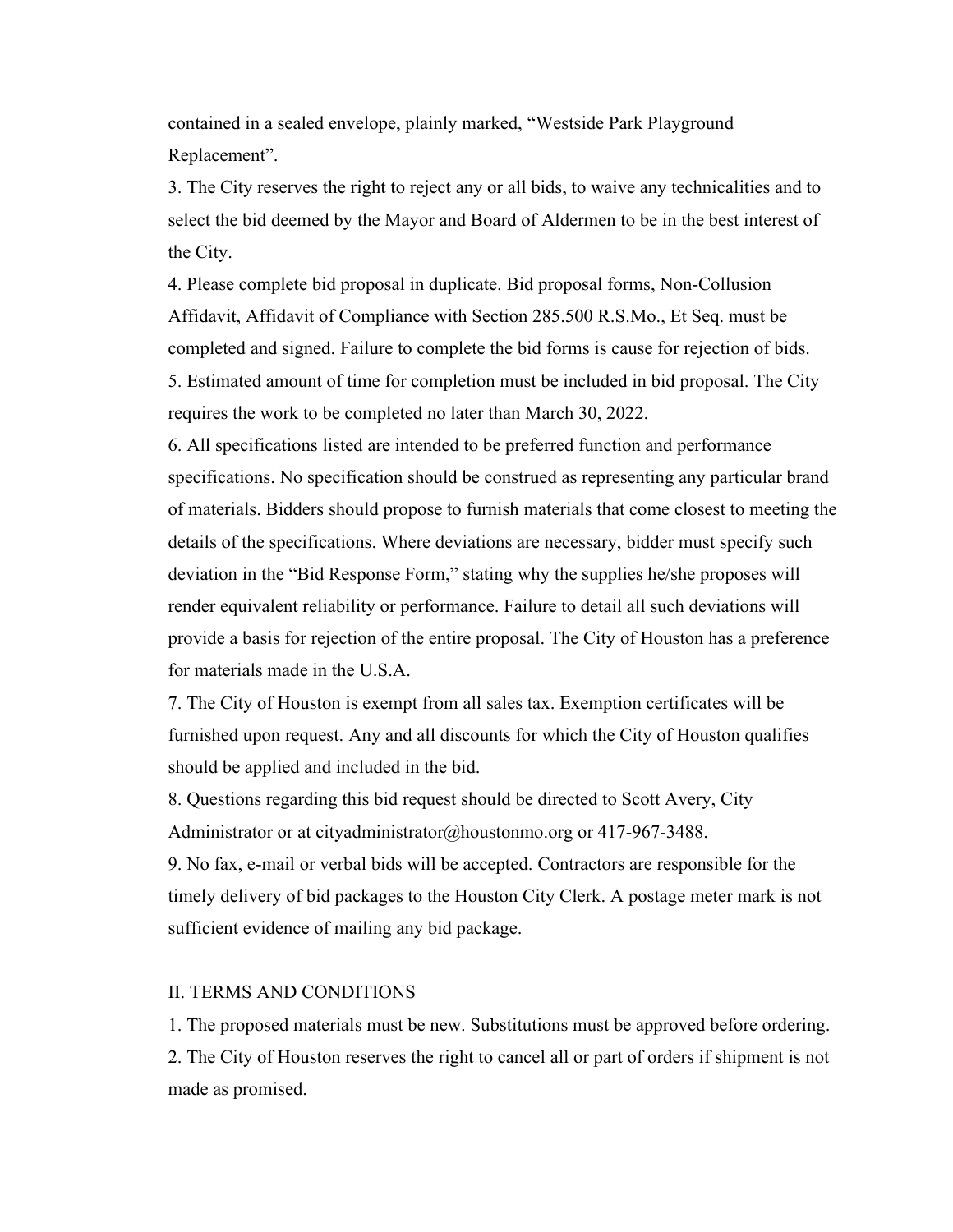3. Materials must be shipped to 601 S Grand Ave, Houston, Missouri 65483. All shipping charges must be prepaid.

4. Estimated amount of time for completion must be included in bid proposal. The City requires the work to be completed no later than March 30, 2022.

5. Prices quoted are to be firm and final; and prices shall be stated in full with packing, and shipping charges included. Any and all discounts for which the City of Houston qualifies should be applied and included in the bid.

6. Payment will be made through normal purchase order and invoice procedures. Before this payment is made, the Contractor shall furnish to the City a complete itemized bill, the appropriate lien waivers, and an affidavit of compliance with State prevailing wage rates and a certified copy of the payroll for this project.

7. Warranty information must be provided and include warranties for material and workmanship.

8. Contractor must be properly licensed with federal, state and local governments and agencies. The Contractor shall comply with all the provisions of Missouri statues, and is bound to comply with section 292.675 regarding completion of Occupational Safety and Health Administration construction safety program and any amendments thereto. 9. Prevailing wages paid to all workers shall comply with the wage rates established by the Missouri Division of Labor Standards. The Contractor shall comply with, and is bound by, the provisions of Missouri statues pertaining to the payment of wages on public works projects contained in sections 290.210 through 290.340, section 290.550, section 285.530 (RSMo 2000), and any amendments thereto.

10. The CITY OF HOUSTON in accordance with Title VI of the Civil Rights Act of 1964, 78, Stat. 252, 42 USC 2000d to 2000d-4 and Title 49, Code of Federal Regulations, Department of Federally assisted programs of the Department of Transportation issued pursuant to such Act, hereby notifies bidders that it will affirmatively ensure that in any contract entered into pursuant to this advertisement, minority business enterprises will be afforded full opportunity to submit bids in response to this invitation and will not be discrimination against on the grounds of gender, disability, race, color or national origin in consideration for an award.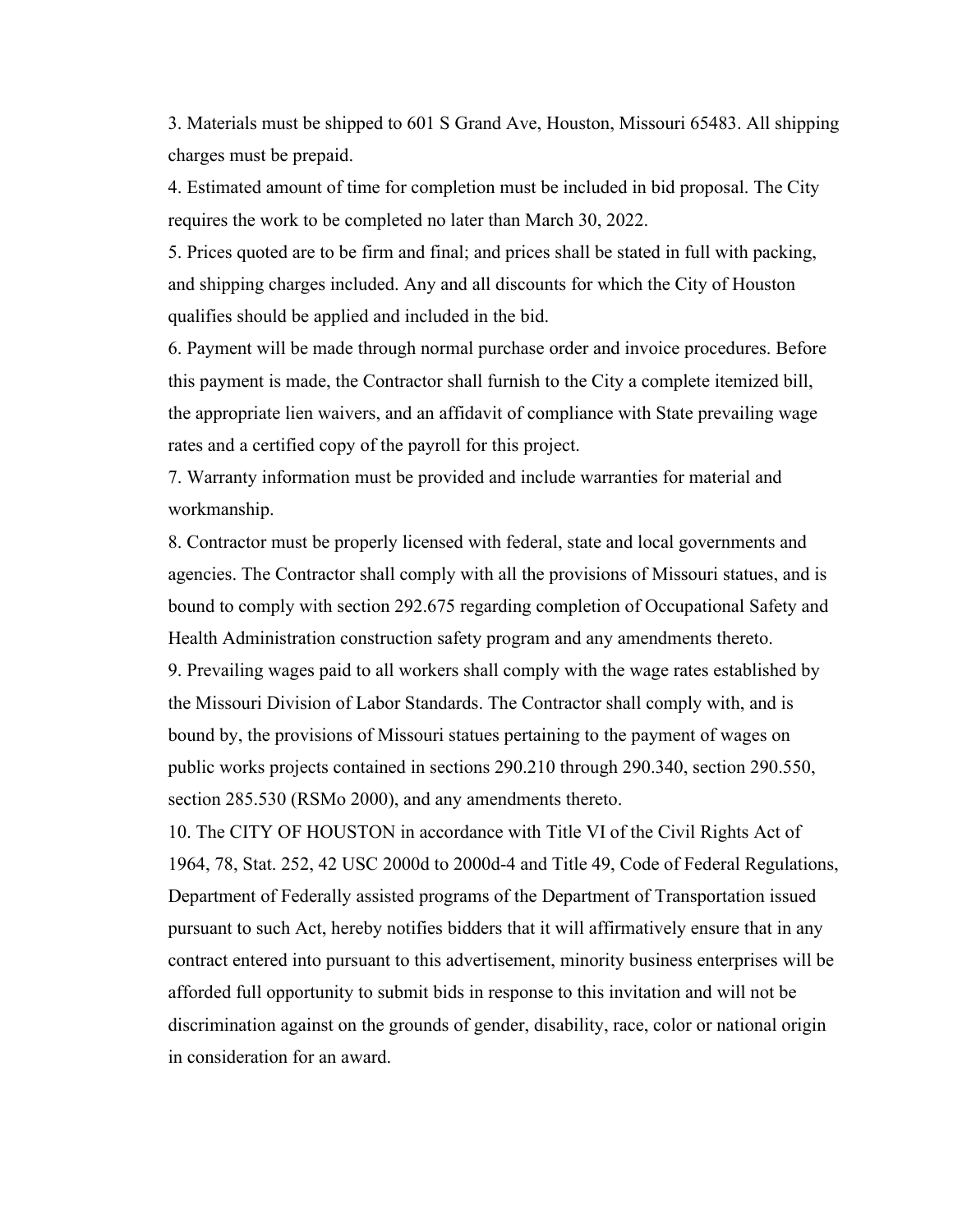11. Each bid shall be submitted on the attached "Bid Response Form", "Affidavit of Compliance with Section 285.500 R.S.Mo., Et Seq.," and "Non-Collusion Affidavit of Prime Bidder" which shall be signed with the full name of the company submitting the proposal. The proposal shall be signed by an authorized agent or officer of the company, stating his/her title, along with the complete mailing address and telephone number stated. Affidavit of Compliance with Section 285.500 R.S.Mo., Et Seq. and Non-Collusion Affidavit of Prime Bidder must be signed and notarized.

12. Any bid proposal may be withdrawn prior to the closing time for receipt of the bids; but no bid proposal shall be withdrawn for a period of ninety days after the closing time for the receipt of the bids.

13. All conditions and specifications are incorporated by reference in any purchase order issued or contract signed.

14. All pages of the "Bid Response Form" must be returned in its entirety, along with any deviations from the specifications noted on separate sheets. Failure to do so is cause for rejection of any bid proposal.

15. Signature of bidder on "Bid Response Form" indicates that he/she has examined the information herein and is familiar with requirements as to equipment, supplies and labor of such undertaking; and he/she has prepared, examined and checked the Proposal to ascertain that no mistake or error is contained in the Proposal, and that he/she will make no claim for correction or modification after the closing time for the receipt of the bids.

### III. GENERAL PROVISIONS OF THE SPECIFICATIONS SCOPE OF WORK

The City of Houston is requesting proposals for the design, delivery, site preparation and installation of playground equipment. Provide all labor, material, time, equipment, insurance, etc for a complete Scope of Work as a general contractor for the project listed below. Total project budget is \$50,000. This includes site preparation, concrete, play components, signage, and clean up.

## A. Playground Equipment

1. The City of Houston is interested in a 5-12 year old playground for Westside Park, 110 King Street, Houston, Missouri, 65483.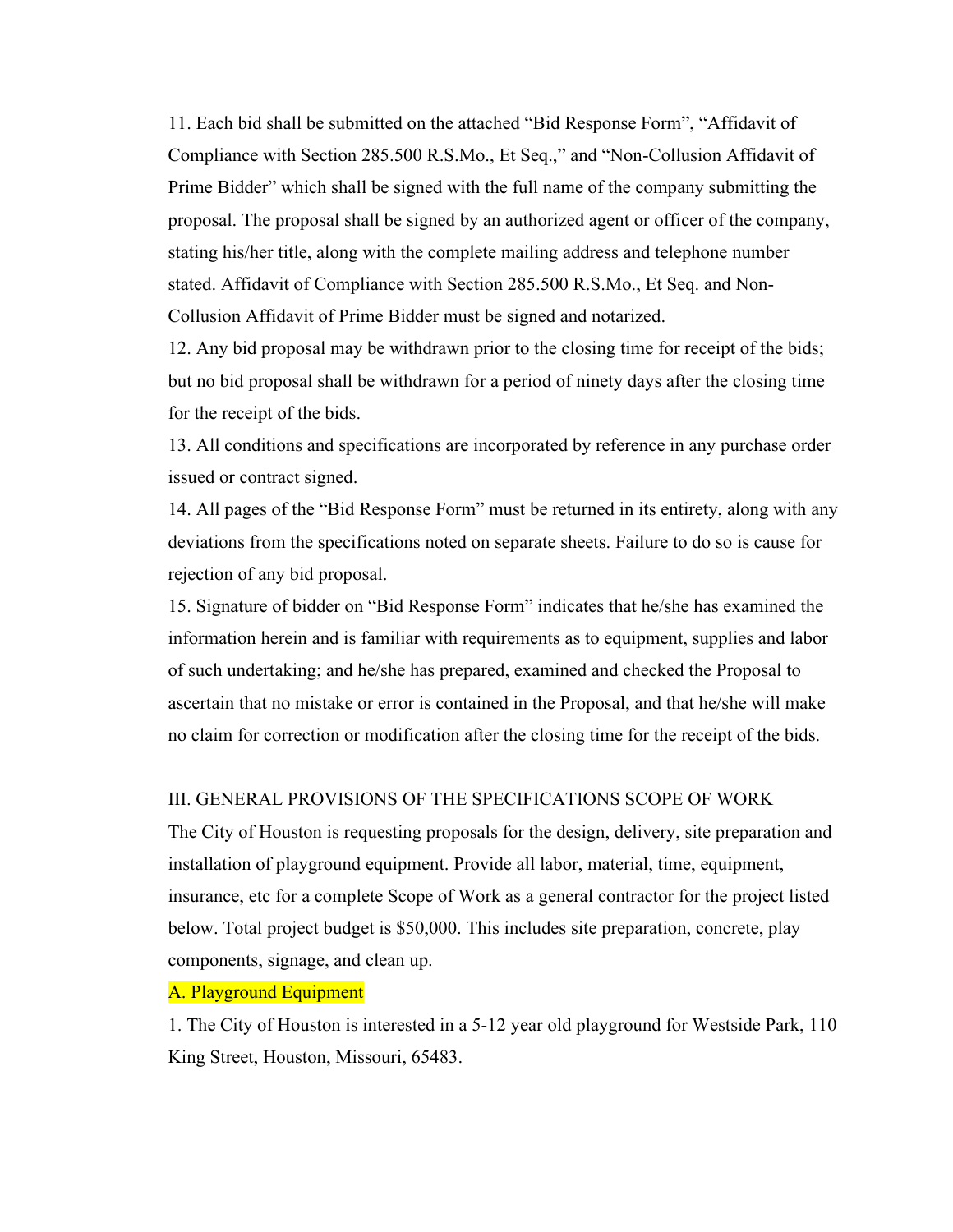2. Playground Design/Theme: All proposals for playground equipment should complement the design/theme of the existing equipment which is adjacent to the new playground.

3. Footprint of the existing 5-12 year old playground is about  $55' \times 36'$ .

4. Installer Qualifications: An experienced installer who has experience specialized in installing work similar in material, design and extent to that indicated for this Project and who is acceptable to manufacturer of playground equipment.

5. Manufacturers Qualifications: A firm whose playground equipment components have been certified by IPEMA's "3rd Party Certification" service. a. Provide only playground equipment and play structure components bearing the IPEMA Certification Seal.

6. Standards and Guidelines: Provide playground equipment complying with or exceeding requirements of the following: a. ASTM F 1487. b. CPSC No. 325,

"Handbook for Public Playground Safety." c. Label play structures with warning label and manufacturer's identification per ASTM F 1487.

7. Accessibility: Playground must meet all ATSM, CPSC, and 2010 ADA standards for accessibility. All designs should encourage maximum interaction between children of all abilities.

8. Bidders shall submit scale drawings of structures with their bid.

9. All equipment colors will be selected when ordering equipment.

B. Installation

1. Playground equipment shall be installed according to the manufacturer's recommendations and approved by the City of Houston.

2. All concrete used in the installation must be poured from a concrete truck.

3. Contractor is responsible for staking of the project so that the Parks and Recreation Director can approve the location prior to installation.

IV - CHANGES AND EXTRAS

The City may make changes within the general scope of the Contract by altering, adding to or deducting from the Work, the Contract Sum being adjusted accordingly. All such changes in the Work shall be executed under the conditions of the Contract. No extra work or change shall be made except pursuant to a Change Order from the City in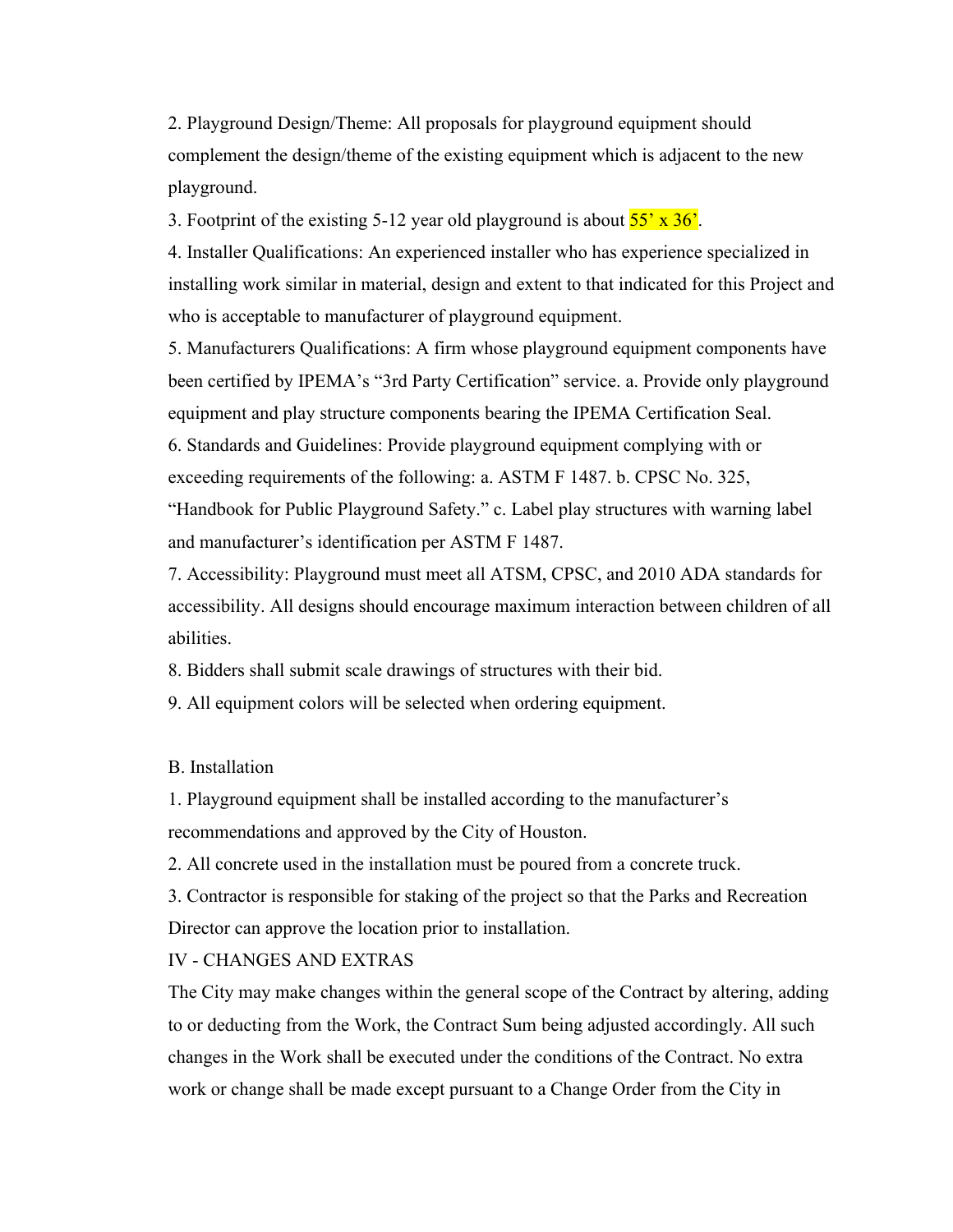accordance with the General Conditions. Any claim for an increase in the Contract Sum resulting from any such change in the Work shall be made by the Contractor and must be agreed upon in writing by the City prior to beginning such work. Any adjustment in the contract sum resulting for authorized extra work or change in work shall be determined based on unit prices previously specified, to the extent that such unit prices are applicable. If such unit pricing is not applicable, the adjustment in Contract Sum shall, at the option of the City be determined by an acceptable lump sum properly itemized and supported by sufficient substantiating data to permit evaluation, or by an acceptable cost plus percentage or fixed fee.

V – INDEMNIFICATION, INSURANCE AND BONDS The Contractor agrees that he shall and will indemnify, hold harmless and defend the City, his agents, servants and employees from and against any and all losses, damages (by judgment or settlement), charges and expenses (including reasonable attorney's fees) which they or any one or more of them may incur or sustain by reason of any claims or causes of action for personal injury or injuries, including death, to any person or persons whomsoever (including the officers, agents, servants or employees of the Contractor or of any subcontractor) including but not limited to such claims or causes of action arising out of, or in any way connected with, or occasioned by the work performed by the Contractor or subcontractor, their respective agents, servants or employees under or pursuant to this contract. Without limiting his liability under this contract, the Contractor shall procure and maintain at his expense during the life of this contract insurance of the types stated below at the amounts required by Missouri law:

1. Workmen's Compensation Insurance in full compliance with the Workmen's

Compensation and Occupational Disease laws of the State of Missouri.

2. Comprehensive General Liability: Bodily injury, including death

Property damage

3. Comprehensive Automobile Liability:

Bodily injury, including death

Property damage

The Comprehensive Liability Policy shall include blanket contractual liability coverage or a contractual liability endorsement covering the liability assumed by the Contractor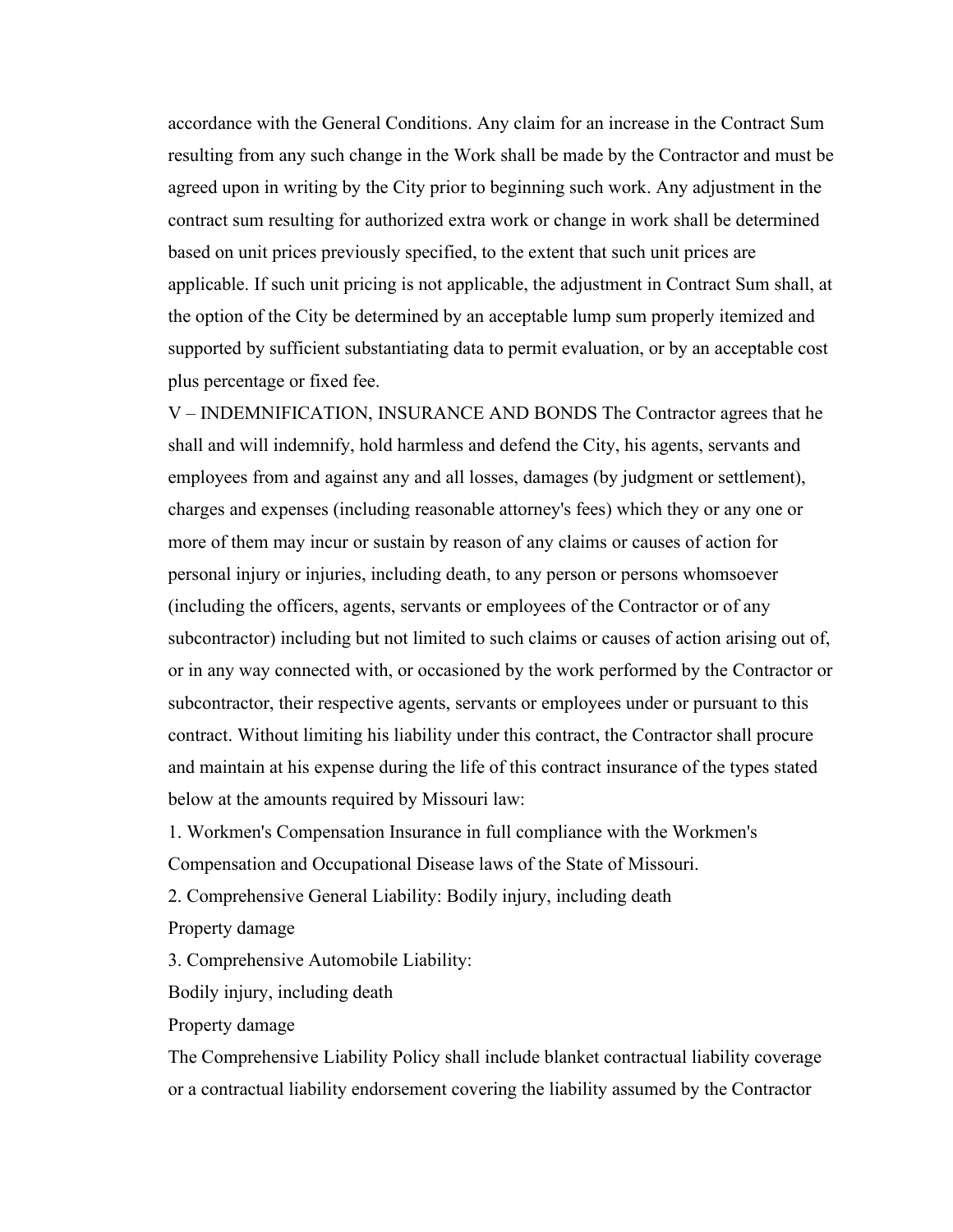under this agreement with limits not less than those specified. The certificates of insurance to be furnished hereunder shall reflect such coverage. Said insurance shall be written by a company licensed to do business in the State of Missouri and satisfactory to the City. Before commencing any work hereunder, certificates evidencing the maintenance of such insurance shall be furnished to the City and shall contain the following statement: Insurance evidenced by this certificate will not be canceled or altered except ten (10) days after receipt by the City of Houston, Missouri of written notice thereof. Contractors shall not subcontract the performance of any part of the work without requiring the subcontractor to procure and maintain insurance in the forms and amounts approved by the City, and likewise said subcontractor shall pay wages specified by the Missouri Division of Labor Standards. The Contractor shall, at a minimum, pay wages and benefits in accordance with annual wage order identified. A copy of the wage order must be posted on site in a location available to employees engaged in work on the site. The Contractor, and each subcontractor, shall submit certified copies of their current payroll in conjunction with submittal of payment requests setting forth the names and addresses of each worker; the class or type of work; rate of pay: daily and weekly hours; deductions made; and actual wages paid for each class and type of work performed by each worker on this project. The Contractor, and any subcontractors, shall be subject to a penalty of One Hundred Dollars (\$100.00) per day for each worker employed by them on the job who is paid less than the prevailing wage provided in the wage order. A Payments and Performance Bond issued to the benefit of the City in the amount equal to One Hundred (100.0%) percent of the contract sum as specified in the bid form, herein shall be required by the successful bidder. A 10% Bid Bond shall be provided with the bid. VI - CONTRACTOR'S RESPONSIBILITY Nothing in these specifications shall be construed as placing the work under the specific direction or control of the Owner or relieving the Contractor from their liability as an independent contractor and, as such, they shall be solely responsible for the method, manner and means by which they shall perform their work, including, but not limited to supervision and control of their own personnel and scheduling of the work required to insure its proper and timely performance and they shall exercise due care to prevent bodily injury and damage to property in the performance of the work. Until the work is accepted, it shall be in the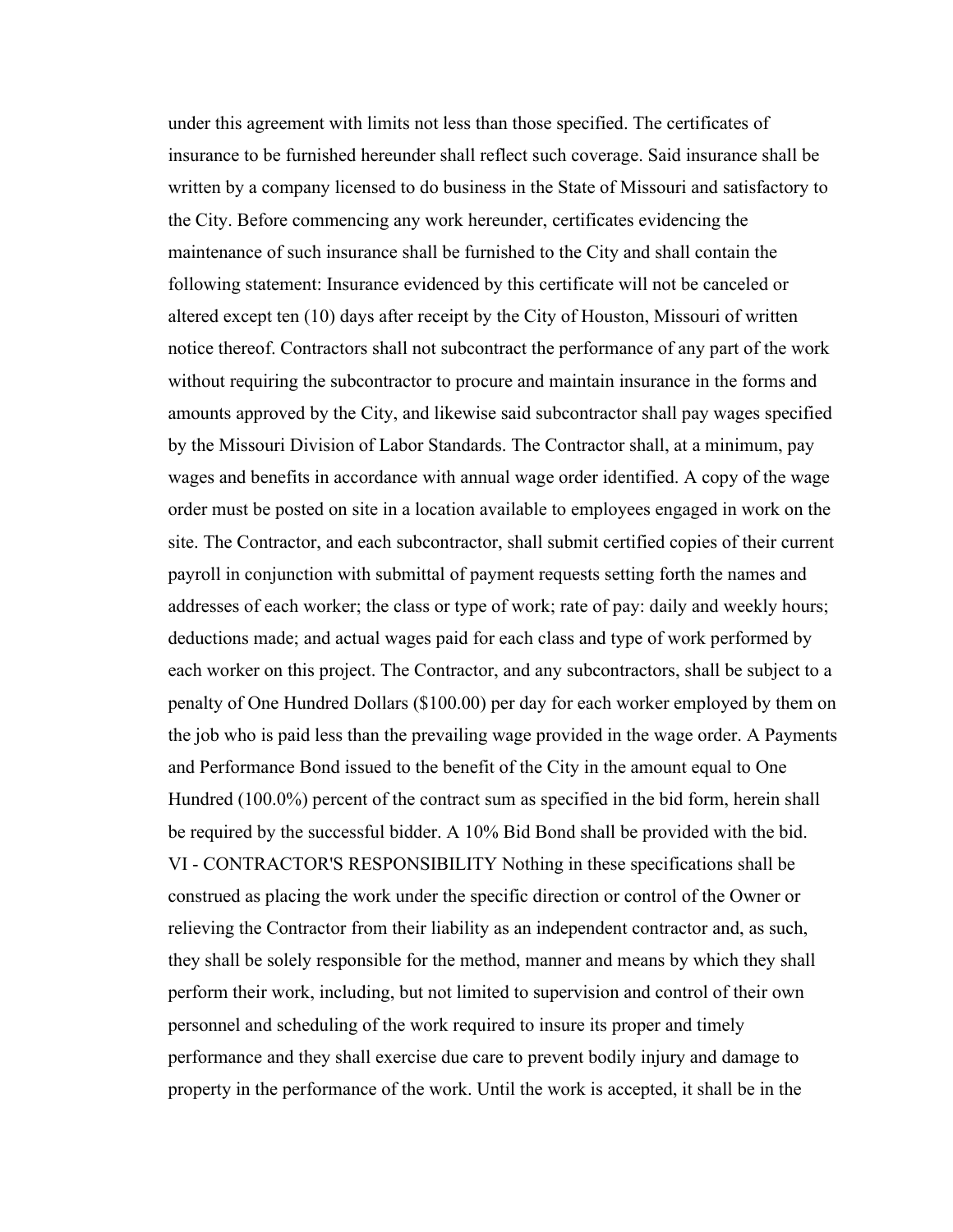custody and under the charge and care of the Contractor, and he shall take every necessary precaution against injury or damage to the work by the action of all the elements, or from any other cause whatsoever. The Contractor shall restore and make good at his own expense all injuries or damages to any portion of the work before its completion and acceptance. Issuance of any estimate or partial payment to the contractor for any part of work done will not be considered as final acceptance of any work. The Contractor agrees to assume and shall have full and sole responsibility for compliance with all Federal, State or Municipal laws and regulations in any manner affecting the work to be performed by the Contractor and subcontractors, including, without limiting the generality to the foregoing, the laws of the State of Missouri relating to the "Safety of Construction Works in Certain Cities," as amended or as may be amended. It is agreed to by the Contractor that it will comply with all the terms and conditions, and requirements of the Americans with Disabilities Act (ADA), including not only in hiring practices but its employment practices and all the requisite accommodations necessary there under to comply with the ADA, as amended or as may be amended.

VII - PROSECUTION OF WORK The Contractor shall be responsible for all work under this contract whether performed by the Contractor or a subcontractor. The Contractor shall provide the name of a competent and reliable superintendent who at all times shall have the full authority to act on behalf of the Contractor. Contractor shall not commence work until a Notice to Proceed has been issued by the City of Houston. Such notice to proceed will not be issued until the city has received and approved all documents required in the general terms and conditions including construction schedule, Insurance Certificate and required Performance and Payment Bonds. After commencement of the Work, the work shall proceed continuously unless otherwise provided for in the approved schedule. The Contractor shall report to the City as such intervals as the City may reasonably direct, the actual progress of the work compared to the Construction Schedule. If the Contractor falls behind the Construction Schedule for any reason, he shall promptly take, and cause his Subcontractors to take, such action as is necessary to remedy the delay, and shall submit promptly to the City for approval a supplementary schedule or progress chart demonstrating the manner in which the delay will be remedied; provided, however, that if the delay is excusable, the Contractor will not be required to take, or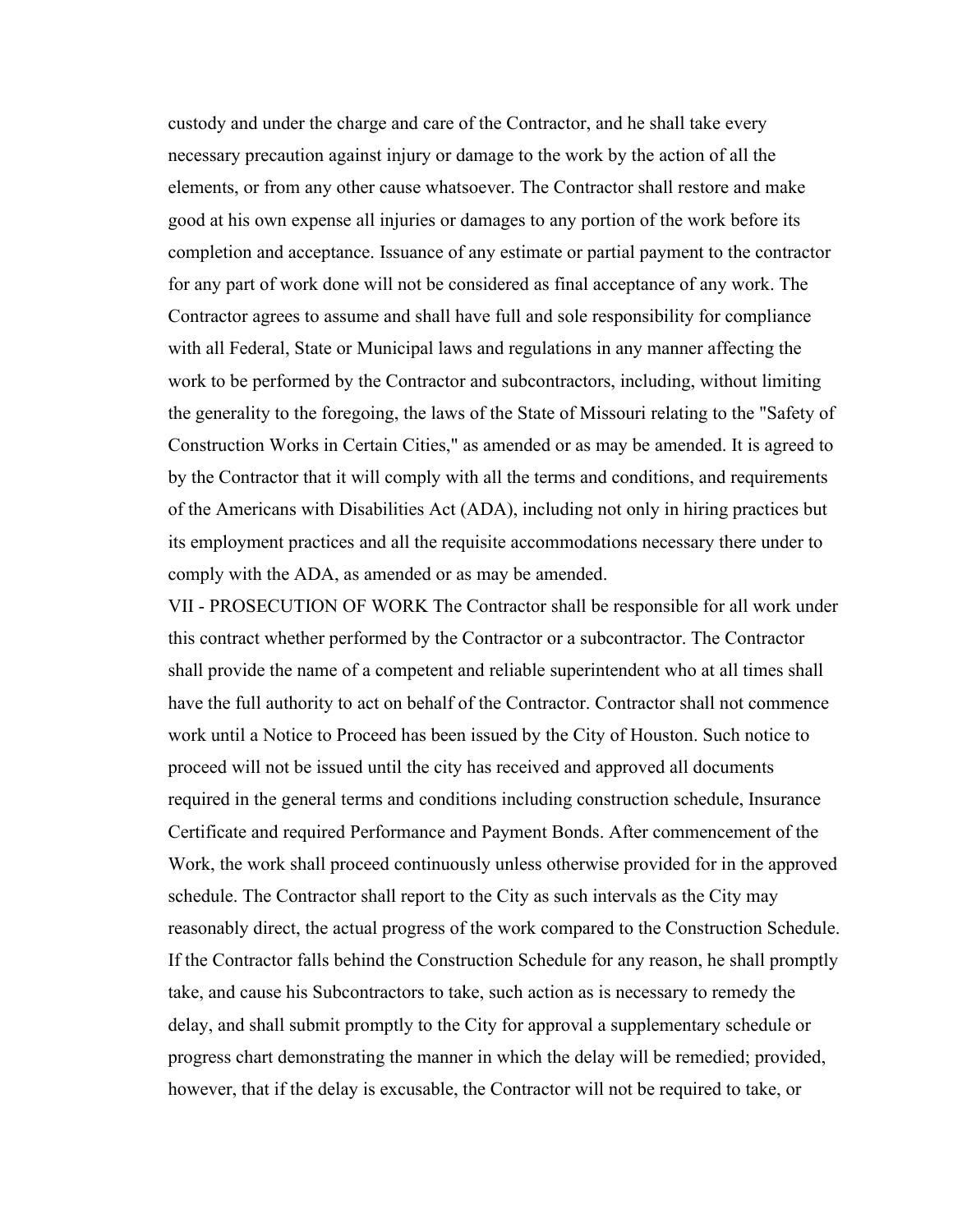cause his Subcontractors to take, any action which would increase the overall cost of the Work (whether through overtime premium pay or otherwise), unless the City shall have agreed in writing to reimburse the Contractor for such increase in cost. Any increase in cost incurred in remedying a delay which is not excusable shall be borne by the Contractor. Nothing herein shall be construed as placing the work under the specific direction or control of the City or relieve the Contractor from his responsibility or liability under this contract. The Contractor shall be solely responsible for the method, manner and means by which their subcontractors perform their work including, but not limited to, the supervision and control of personnel, scheduling of the work and in exercising due care to prevent bodily injury to employee or the general public and damage to property in prosecution of this work. If the Contractor fails to begin the work within the time specified, or fails to perform the work with sufficient workers and equipment or performs their work in an unsuitable manner or neglects or refuses to remove materials or perform anew such work as has been rejected as defective and unsuitable, or discontinues the prosecution of the work, or for any other cause whatsoever does not carry on the work in an acceptable manner, or if the Contractor becomes insolvent or declares bankruptcy, or commits any act of bankruptcy or insolvency, or allows any final judgment to stand against him unsatisfied for a period of forty-eight (48) hours, the City shall give notice in writing by registered mail, to the Contractor and their surety of such delay, neglect, or default. If the Contractor and their surety after such notice, does not proceed to properly prosecute the work within ten (10) days, the City shall have full power and authority at their option and without violating the contract to take over the completion of the work, to appropriate or use any or all materials and equipment on the ground that may be suitable and acceptable or to enter into agreements with others for the completion of said contract according to the terms and provisions thereof, or to use such other methods as may be required for the completion of said contract in an acceptable manner. For all costs and charges incurred by the City, together with the cost of completing the work under the contract, the Contractor and their surety shall be liable and such costs may be deducted from any monies due, or which may become due the Contractor. In case the expense so incurred by the City for work equal in quality and quantity to that required of the Contractor hereunder, is less than the sum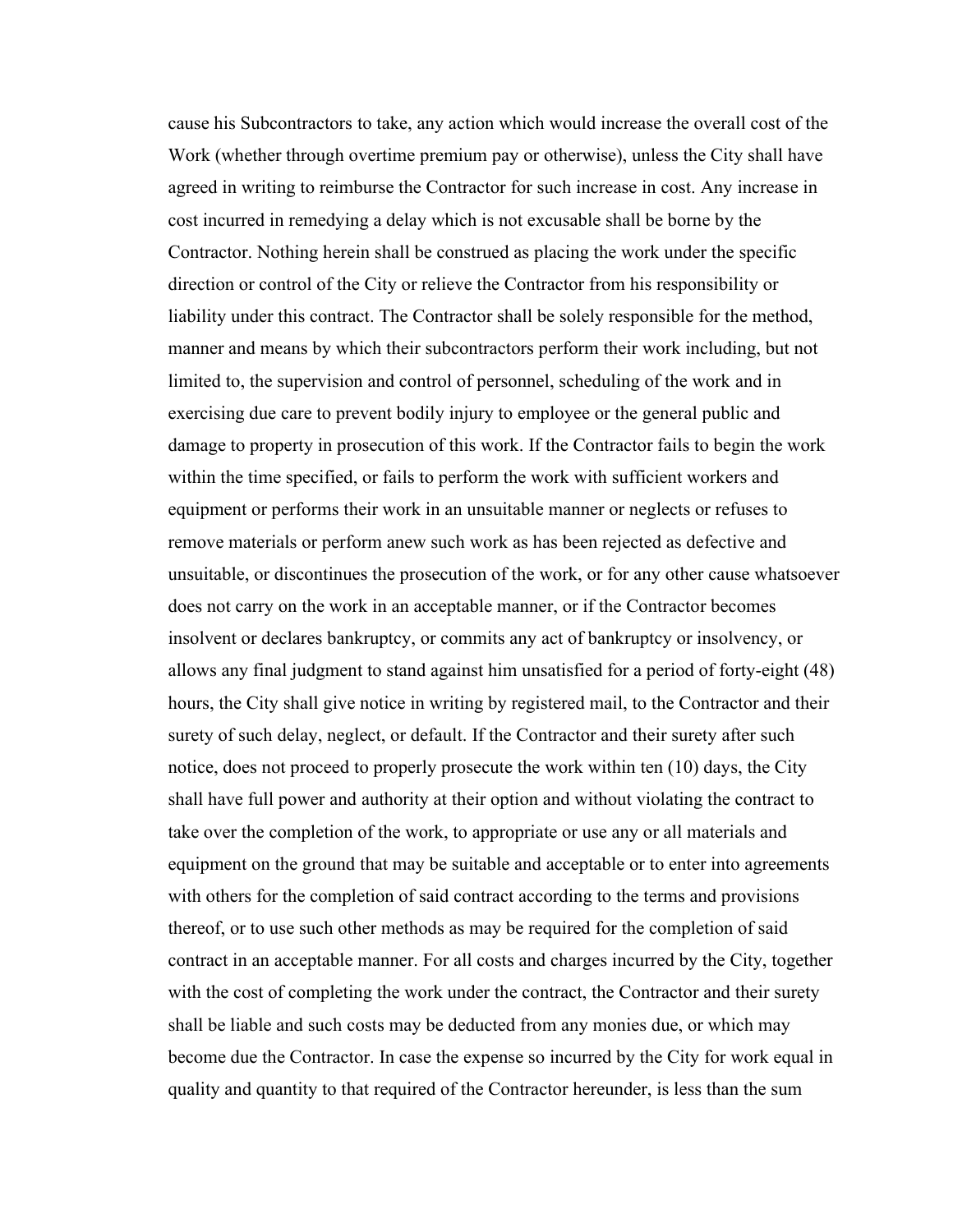which would have been payable under the contract if it had been completed by the Contractor, the Contractor shall be entitled to receive the difference; and in case such expense for work equal in quality and quantity to that required of the Contractor hereunder exceeds the sum which would have been payable under the contract, the Contractor and their surety shall be liable and shall pay to the City the amount of said excess. Failure of the City to take action as stipulated above shall not relieve the Contractor and his surety of their obligations. Any discrepancies or questions pertaining to the extent of the work shall be submitted immediately to the City Administrator. Performance of the Work hereunder may be terminated by the City by giving three (3) days prior written notice to the Contractor if the City, in its sole discretion, decides to discontinue or suspend construction. In the event of such termination, the Contract Sum shall be reduced in an equitable manner by agreement between the parties or by arbitration pursuant to the Construction Industry Arbitration Rules.

VIII - PAYMENT The Contractor shall be entitled to periodic payments or one final lump sum payment. Before any payment is made, the Contractor shall furnish to the City a complete itemized bill, the appropriate lien waivers, and an affidavit of compliance with State prevailing wages rates and a certified copy of the payroll for this project. The City will make payment within thirty (30) days after the completion of the work and acceptance of the work. All work shall be inspected by the Public Grounds Supervisor prior to submittal of a bill for payment. All deficiencies shall be corrected before payment is made. Final payment shall not relieve the Contractor of responsibility for faulty materials or workmanship, and he shall remedy any defects due thereto and pay for any damage to other work resulting there from, which shall appear within a period of one year from the date of final acceptance.

IX - WORKING CONDITION The Contractor, during the construction period, may leave essential equipment at a location approved by the City Administrator. The Contractor shall be responsible for damages to any city property. The Contractor shall secure the work site against possible injury or harm to others.

X - CLEAN-UP All waste materials, workmen debris, lunch bags, etc. shall be cleaned from the job site each day. Should these items not be satisfactorily removed, the City reserves the right to charge the Contractor's final bill appropriate costs for such cleaning.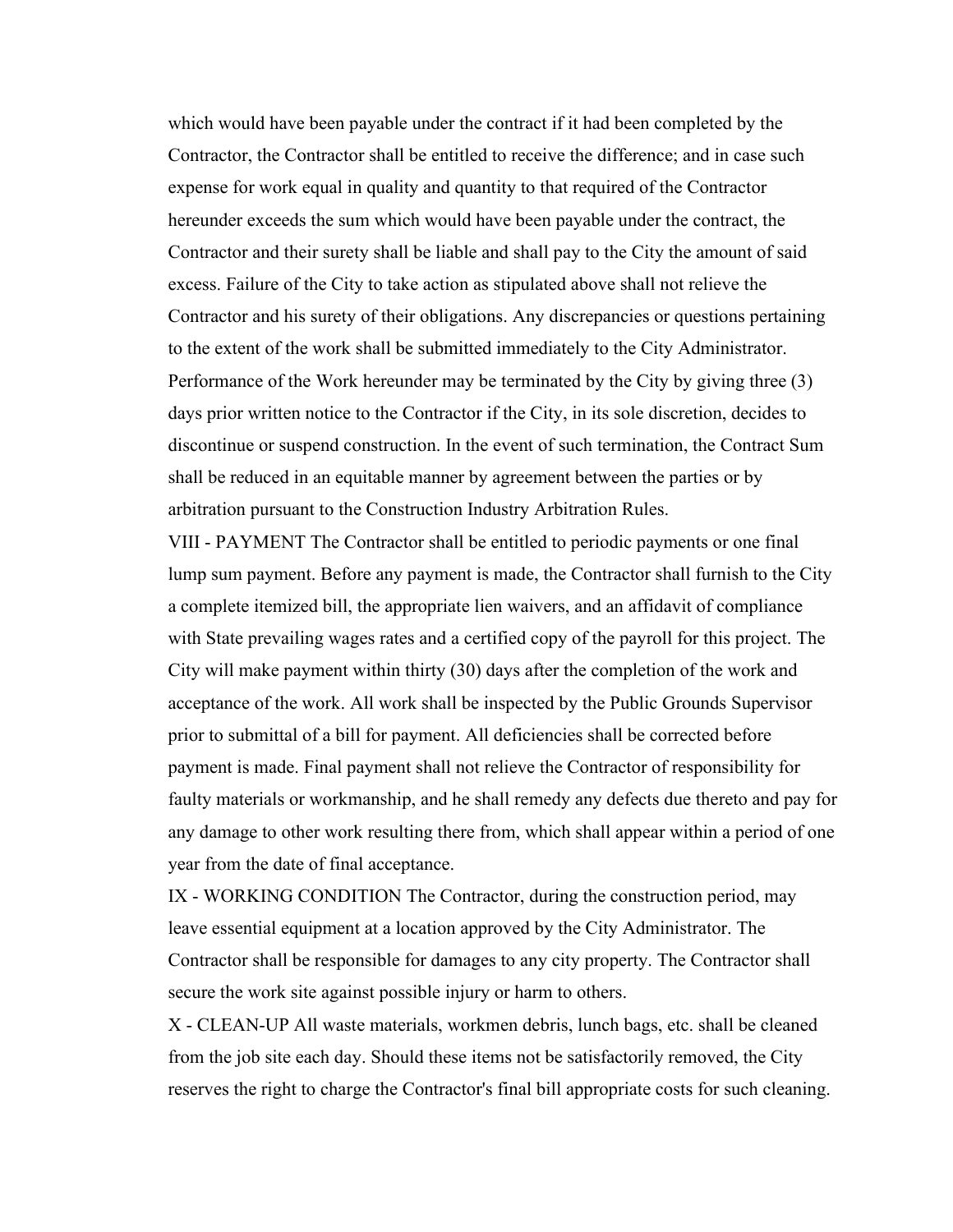XI - COMPLETION TIME The Contractor agrees to complete the job to the City's satisfaction no later than March 30, 2022. Should any unavoidable delays cause the Contractor to go beyond this deadline, the Contractor shall notify the City in writing, and the contract shall be extended as the City deems reasonable. Should the Contractor go beyond this date for no justifiable reason, the Contractor agrees to be held liable for and have deducted from his pay, one hundred dollars (\$100.00) for each calendar day beyond the deadline.

XII – WARRANTY Bidders shall supply a Statement of Warranty for materials and workmanship.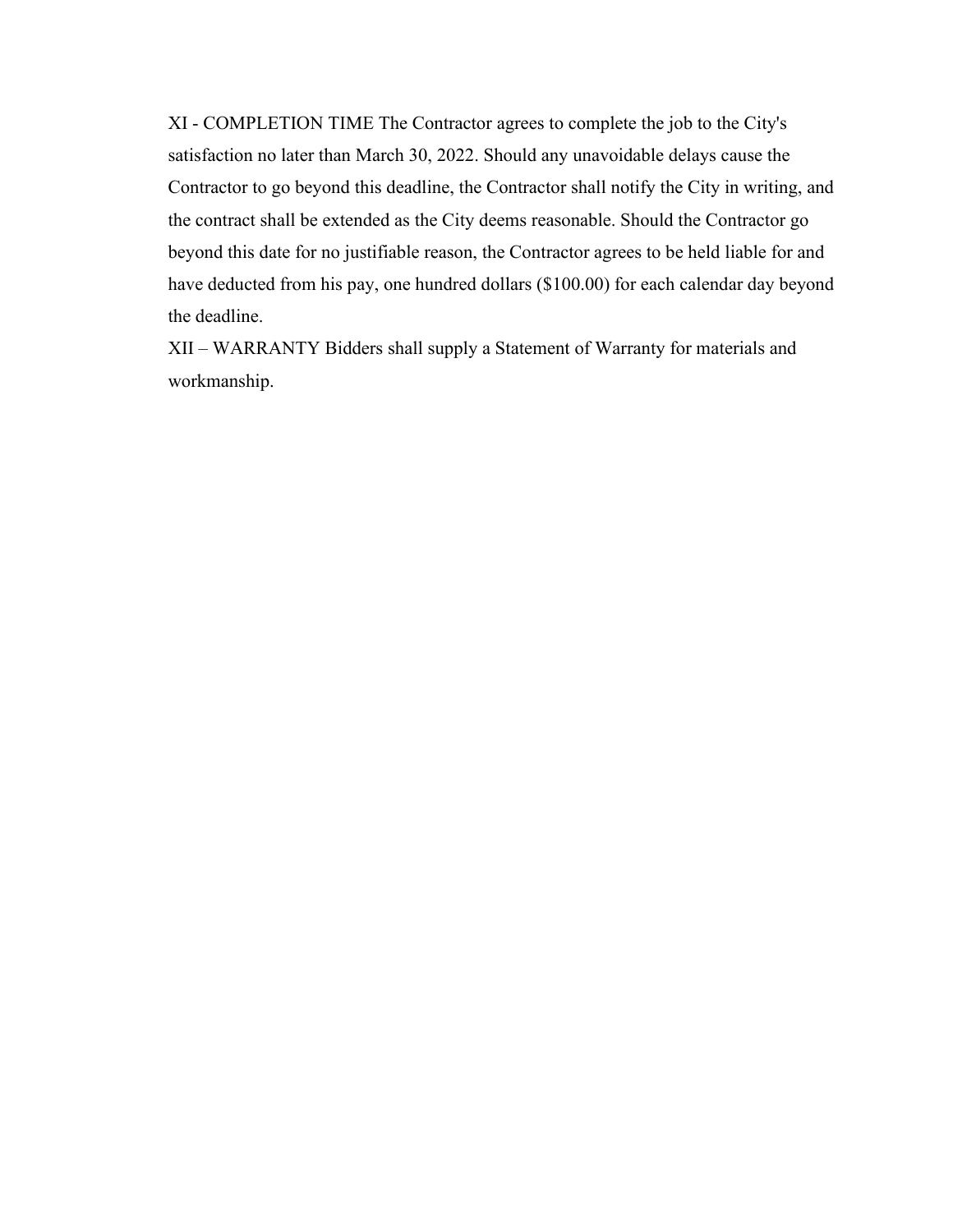| BID RESPONSE FORM Houston Parks and Recreation Westside Park Playground                                                              |
|--------------------------------------------------------------------------------------------------------------------------------------|
| Replacement Name of                                                                                                                  |
| Contractor<br><u> 1989 - Johann Stoff, deutscher Stoffen und der Stoffen und der Stoffen und der Stoffen und der Stoffen und der</u> |
| Item Total Cost Playground Equipment (including delivery)                                                                            |
| Manufacturer:                                                                                                                        |
| Warranty: \$ Installation of Playground Equipment                                                                                    |
| <b>TOTAL: \$</b>                                                                                                                     |
| Estimated construction time frame from contract award:                                                                               |
|                                                                                                                                      |
| representative of (print company name)                                                                                               |
| have read and understand                                                                                                             |
| the terms and conditions of this Playground Replacement. I agree to all stated conditions.                                           |
| Materials quoted which do not meet the preferred specifications are described in separate                                            |
| sheets attached to this response form. Please mark the envelope with (City Clerk,                                                    |
| Westside Park Playground Replacement, Do Not Open)                                                                                   |
| Signature of Representative and Title<br>Date                                                                                        |
| Address City Zip                                                                                                                     |

\_\_\_\_\_\_\_\_\_\_\_\_\_\_\_\_\_\_\_\_\_\_\_\_\_\_\_\_\_\_\_\_\_\_\_ (Phone) (Email)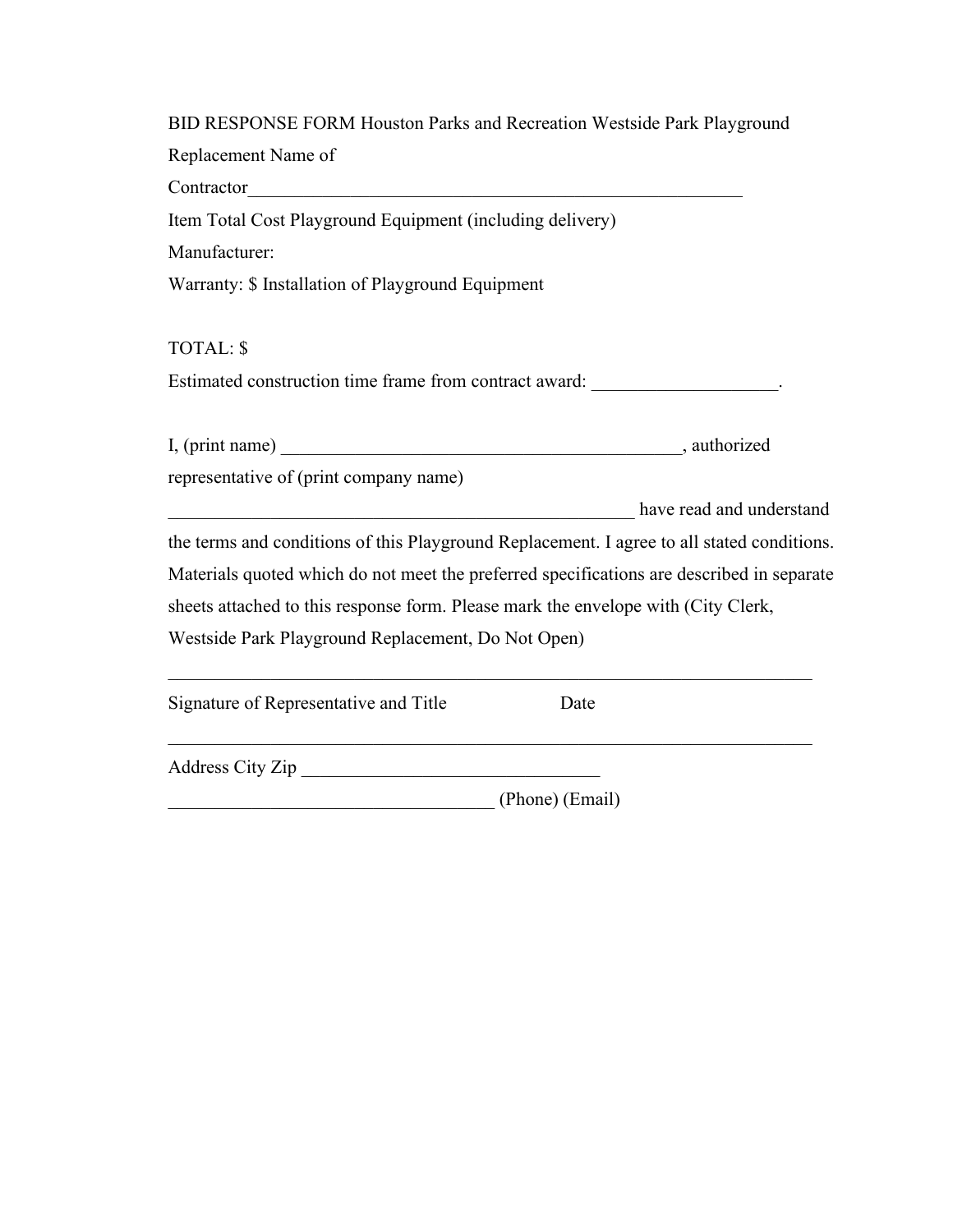#### \*\*\* RETURN THIS PAGE 1 of 3 \*\*\*

# BID RESPONSE FORM NON-COLLUSION AFFIDAVIT OF PRIME BIDDER State of ) ) ss County of )  $\blacksquare$ duly sworn, deposes and says that: 1. He/She is owner, partner, office, representative or agent of example is the Bidder that has submitted the attached bid; 2. He/She is fully informed respecting the preparation and contents of the attached bid and of all pertinent circumstances respecting such bid; 3. Such bid is genuine and is not a collusive or sham bid; 4. Neither the said Bidder nor any of its officers, partners, owners, agents, representatives, employees or parties in interest, including this affidavit, has in any way colluded, conspired, connived or agreed, directly or indirectly, with any connection with the contract for which the attached bid has been submitted or to refrain from bidding in connection with such contract, or has in any manner, directly or indirectly, sought by agreement or collusion or communication or conference with any other bidder, firm or person to fix the price or prices in the attached bid or of any other bidder, or to fix any overhead, or to secure any advantage against the City or any person interested in the proposed contract; and 5. The price or prices quoted in the attached bid are fair and proper, and are not tainted by any collusion, conspiracy, connivance or unlawful agreement on the part of the Bidder or any of its agents, representatives, owners, employees, or parties in interest, including this affidavit. Signed  $\Box$  Title

**Subscribed and sworn to before me** 

this day of  $\qquad \qquad \text{day of}$  , 20  $\qquad \text{Notary Public:}$ 

My Commission expires:

\*\*\* RETURN THIS PAGE 2 of 3\*\*\*